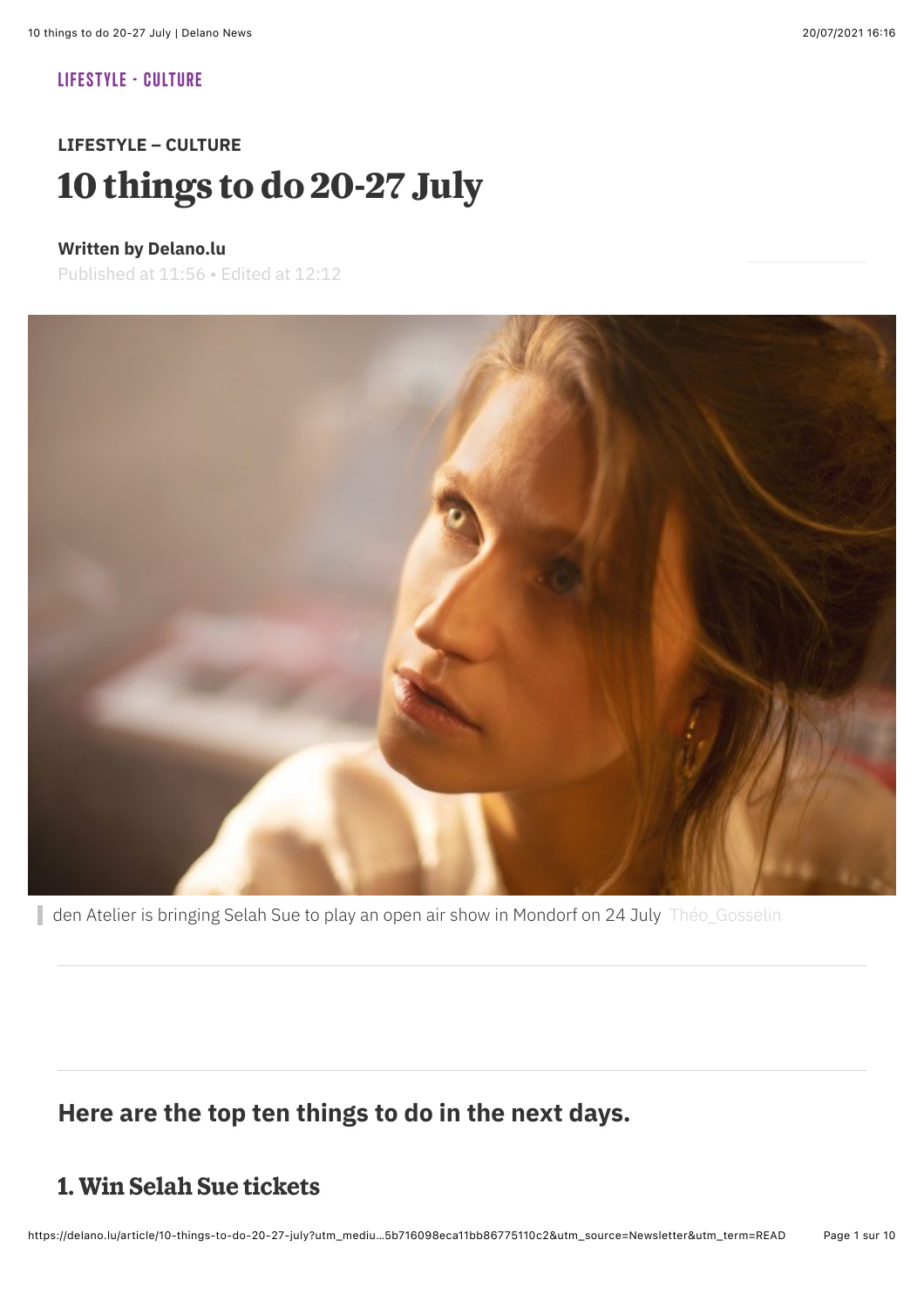### Category: Music

Thursday 22 July, 4pm; show Saturday 24 July, 7pm Parc Thermal, Avenue des Bains, 5610 Mondorf-les-Bains

Den Atelier has given Delano two pairs of tickets to pass on to our readers for the open-air Selah Sue concert in Mondorf on 24 July. The Belgian singersongwriter has made several appearances in Luxembourg since her acclaimed debut album in 2011 and last year she released five-track EP, Bedroom.

To win a pair of tickets, enter the [contest here.](https://maisonmoderne.typeform.com/to/TCQkDcWD)

Concert details and [tickets here.](https://www.atelier.lu/shows/selah-sue-4/)

### **2. Hear Francis of Delirium orchestra**

Category: Music

Saturday 24 July, 8pm Rotondes, place des Rotondes, 2448 Luxembourg-Bonnevoie

Singer-songwriter Jana Bahrich is joined by a chamber orchestra for a oneoff performance at Rotondes on 24 July. The frontwoman of Francis of Delirium teamed up with multi-instrumentalist Pol Belardi, who has made the arrangements of her songs for the seven-piece orchestra.

Bahrich ended up doing a five-day residency at Rotondes to complete the project, which has result is five songs. I Think I'm Losing is the first to be released and has been available on YouTube since Thursday 15 July.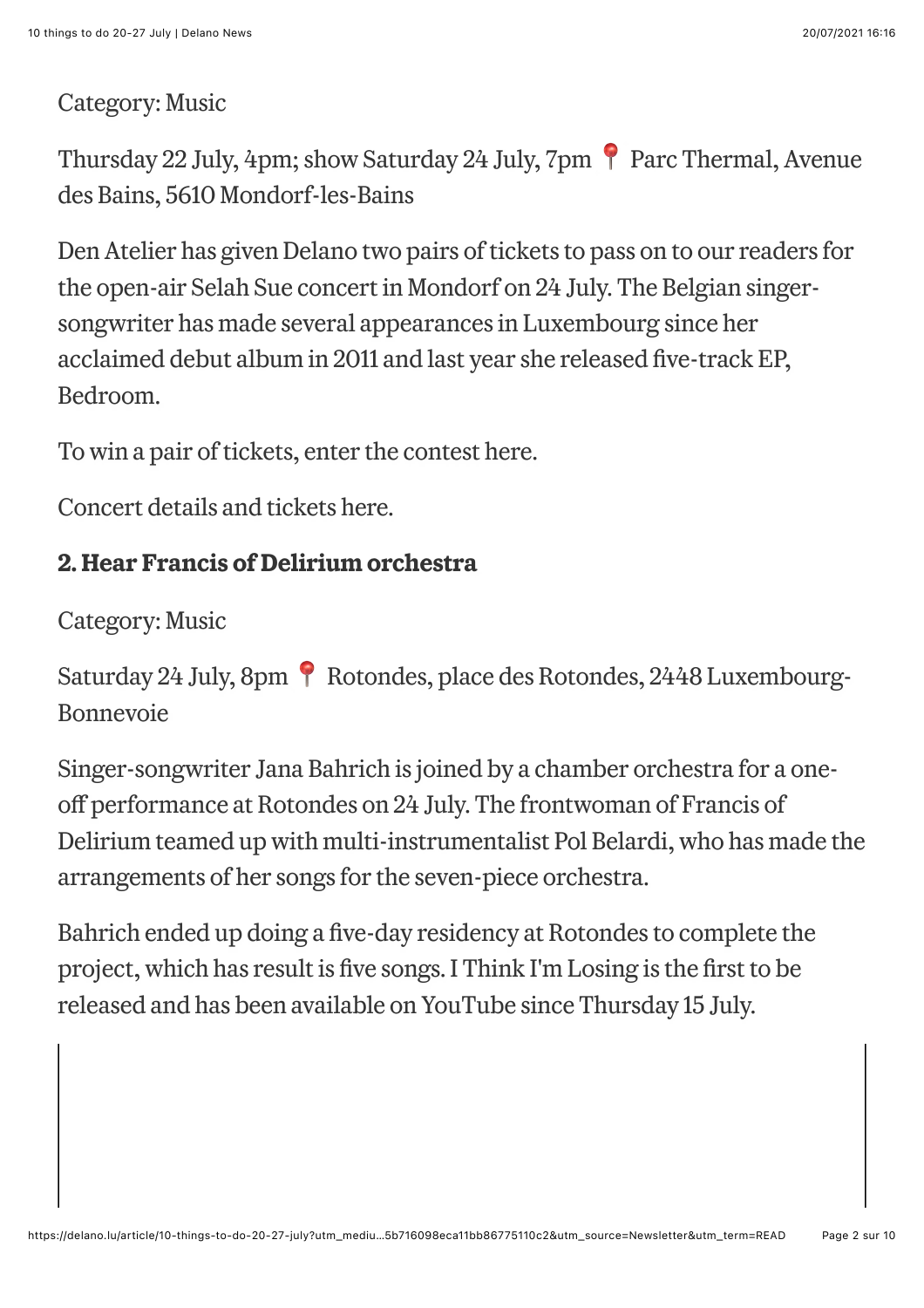Francis of Delirium: The Orchestral Sessions as part of the venue's Congés Annulés season. Tickets cost just €5 and the gig is a CovidCheck event. More info and bookings via the Rotondes website [here](https://www.rotondes.lu/fr/agenda/francis-of-delirium-the-orchestral-session).

## **3. Run towards yoga and food**

Category: Sports and Food

Thursday 22 July, 16:15 pm 2, rue Xavier de Feller L-1514 Luxembourg, Luxembourg.

Finally, here's an opportunity to satisfy your sports and food cravings without any guilt. The hosts of the event, Jivamukti Yoga and Glow restaurant, are proposing a relaxing evening for interested participants to unwind by running, doing some yoga and eating healthy food. The yoga session will involve breathing and meditation exercises and the evening will close with Glow's earth bowl menu, fresh juice, treats and tea.

A participation fee of  $35 \in \mathfrak{g}$  is required. The meeting point is indicated above.

Send an email to [hello@glow-food.lu](mailto:hello@glow-food.lu) to register.

[Event on Facebook](https://minettpark.lu/eng/evenements/56_exposition-a-bord-de-manette-fusenig).

# **4. Go to the drive-in**

#### Category: Cinema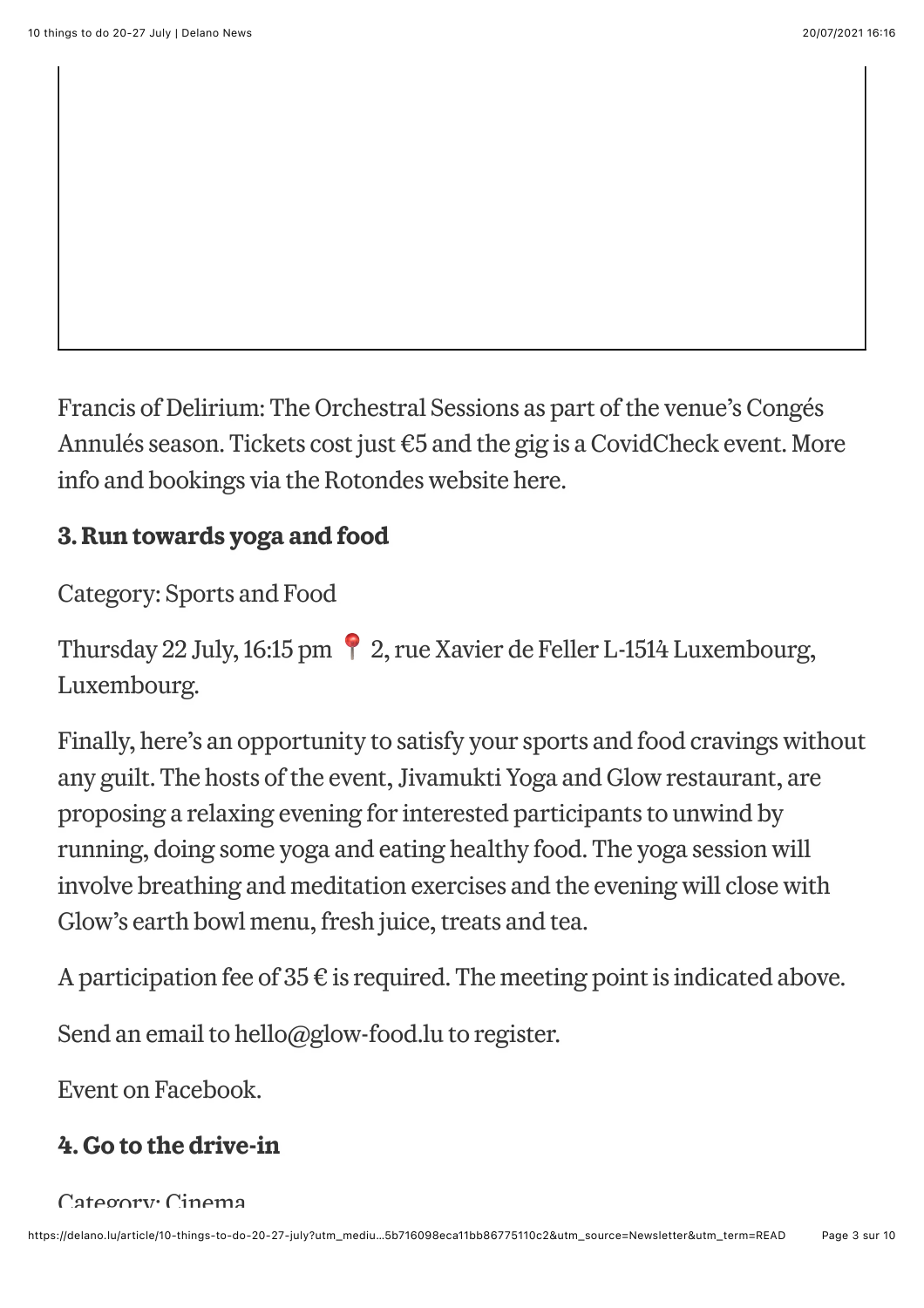Category: Cinema

# Wednesday 21 July to Tuesday 27 July,9pm Glacis parking, 1528 Luxembourg-Limpertsberg

The City of Luxembourg and the Cinémathèque are reviving the Kino um Glacis open-air cinema experience this summer, with screenings at 9.30pm as the sun sets.

This week's films include epic adventure Indiana Jones and the Raiders of the [Lost Ark, Stanley Kubrik's iconic anti-war satire Dr. Strangelove or : How I](https://www.facebook.com/events/2561629400800339/) [learned to Stop Worrying and Love the Bomb, Oscar winning musical La](https://www.facebook.com/events/1683353418542384/) [La](https://www.facebook.com/events/261245522438092/) Land, James Whale's 1931 version of [Frankenstein](https://www.facebook.com/events/503651957522523/), Paul Verhoeven's sci-fi thriller [Total Recall](https://www.facebook.com/events/536049024416398/) and 1963 comedy thriller [Charade.](https://www.facebook.com/events/1183668968804356/)

Ĭ

The films are shown on a giant 20x10-metre screen and will be shown in original English-language versions (except for a French version of Cars and a Luxembourgish version of animated feature Wolfwalkers).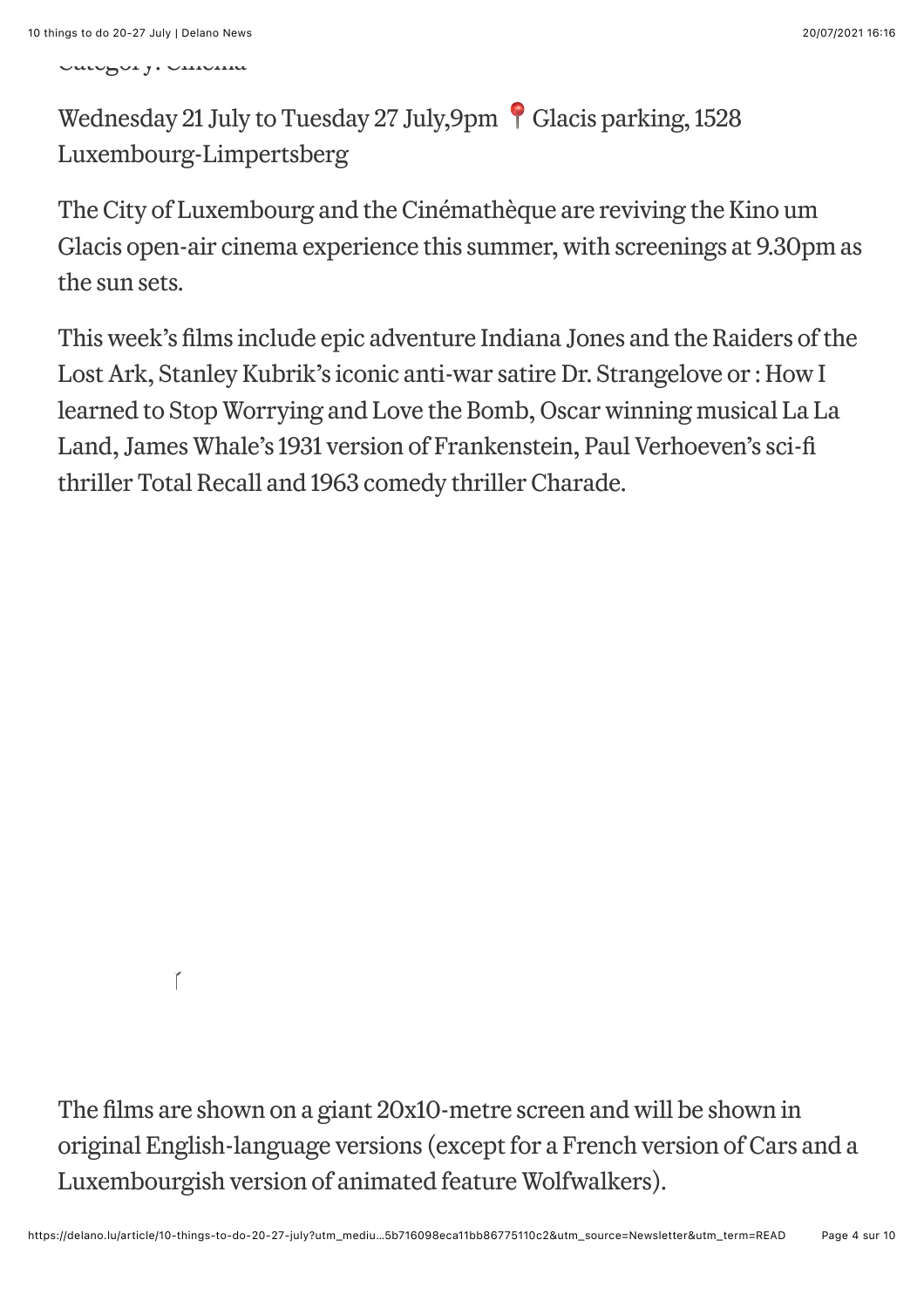Audiences can book a spot for their car and watch from the comfort of their vehicle. Or they can book a lounge chair for two or four people.

[Tickets and info here](https://www.vdl.lu/en/visiting/art-and-culture/film/cinematheque/kino-um-glacis).

# **5. Catch Grund songwriters**

Category: Music

Saturday 24 July, 7pm Rockhal Garden, Rockhal, 5 avenue du Rock'n'Roll, 4083 Esch-Belval

An evening of live music and chat is a chance to hear new talent and learn about the craft of songwriting.

First up Daniel Balthasar, Lata Gouveia, Irina Holzinger from the Grund Club will discuss the history of the club as well as different aspects of writing music, from find a niche to writing format-based songs, developing an artistic persona to the challenges of writing for others.

Then a live show features two new Grund Club members--Francisco Fernandez of The Ferocious Few and Hungarian born singer-songwriter Kinga Rose--alongside veteran songwriters Kid Colling and Nelly Pereira, all backed by the talented Grund Club Band.

More [info and tickets here.](https://www.rockhal.lu/events-tickets/other/show/detail/the-grund-club-songwriter-talk-live-show/)

# **6. Go Zeltik**

Category: Music

Date: Saturday 24 July, 5pm

Wasserturm, Opderschmelz, 1a Rue du Centenaire, 3511 Dudelange

Ireland's Hothouse Flowers headline this year's celebration of Celtic music in Dudelange. The veteran band, formed in 1985, is still best known for 1988 hit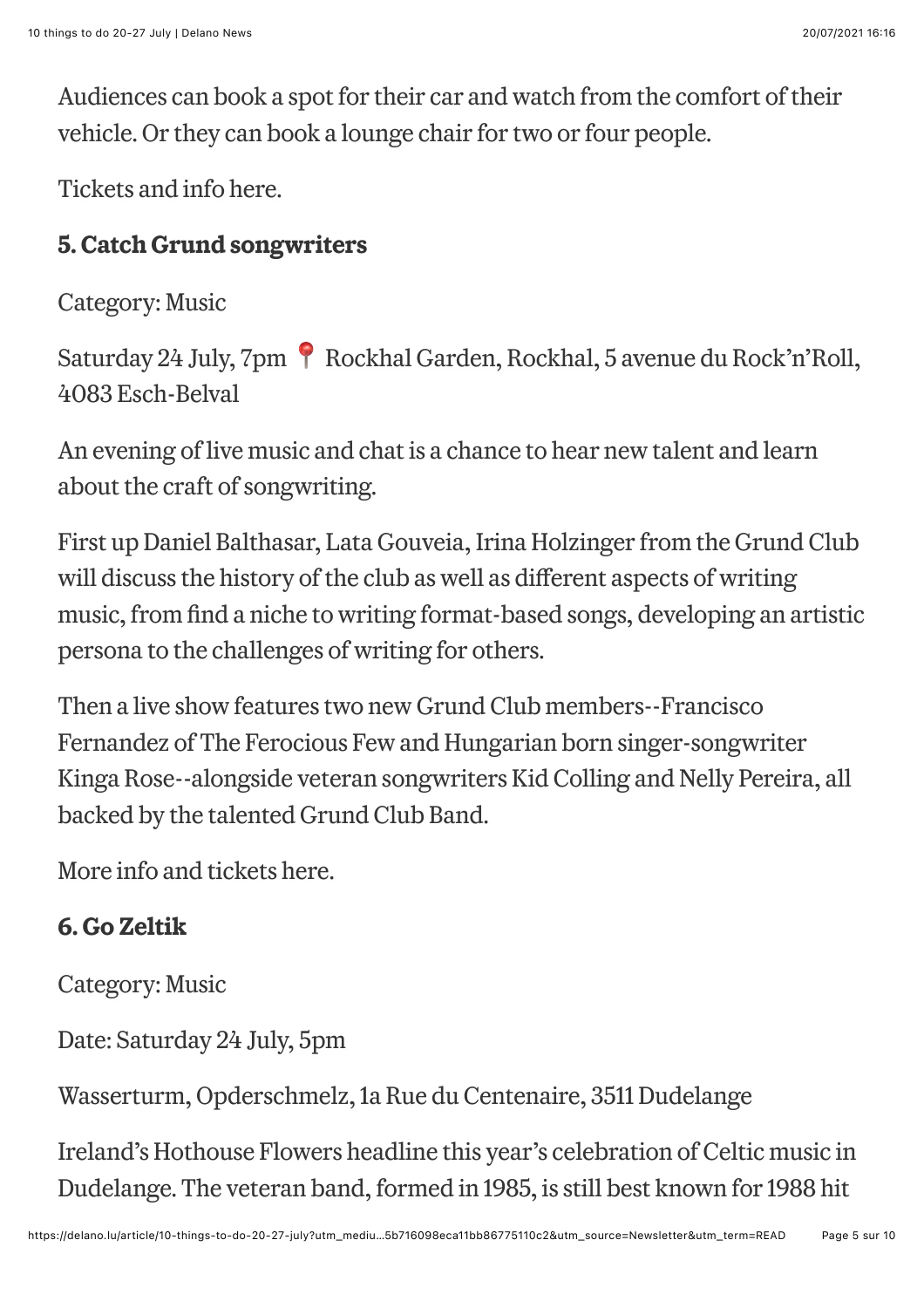'Don't Go', which reached the top ten in numerous countries. They play what can be described as soulful Irish rock.

Also on the bill are traditional Irish band Beoga, pipe rock band Celtica and, getting the party started, exuberent local folk-rock outfit Schëppe Siwen.

The festival takes place under the Wasseturm, the CNA's water tower exhibition space at Opderschmelz.

More info [here](https://zeltik.lu/) and tickets can be booked [here.](https://zeltik.lu/tickets/)

### **7. Explore folded world maps.**

Category: Exhibition

Thursday 22 July – Sunday 29 August, From 2pm – 6pm Hall Paul Wurth, Fond-de-Gras L-4576 Differdange Luxembourg.

Question the world as you know it and soak in a fresh world view through the lens of Luxembourgish artist Manette Fusenig and her exhibition 'on board' exploring landscapes and continents via folded 2m-wide world maps in the shape of boats with imprinted human images serving as coordinates and defining the borders.

Beyond this, the exhibition explores deeper questions related to nature, solidarity, fragility, survival, identities and many more, as the folded maps randomly regroup certain countries in an unprecedented manner.

The exhibition will take place at Paul Wurth former power station located at Fond de Gras.

[For more information](https://minettpark.lu/eng/evenements/56_exposition-a-bord-de-manette-fusenig)

# **8. Join the !rst edition of the Water Walls Festival Category: Culture**

Saturday 17 July to Saturday 25 September Esch- sur- Sûre.

 $\mathcal{L}_{\text{max}}$  installations on five open stages near five dams (four near  $\mathcal{L}_{\text{max}}$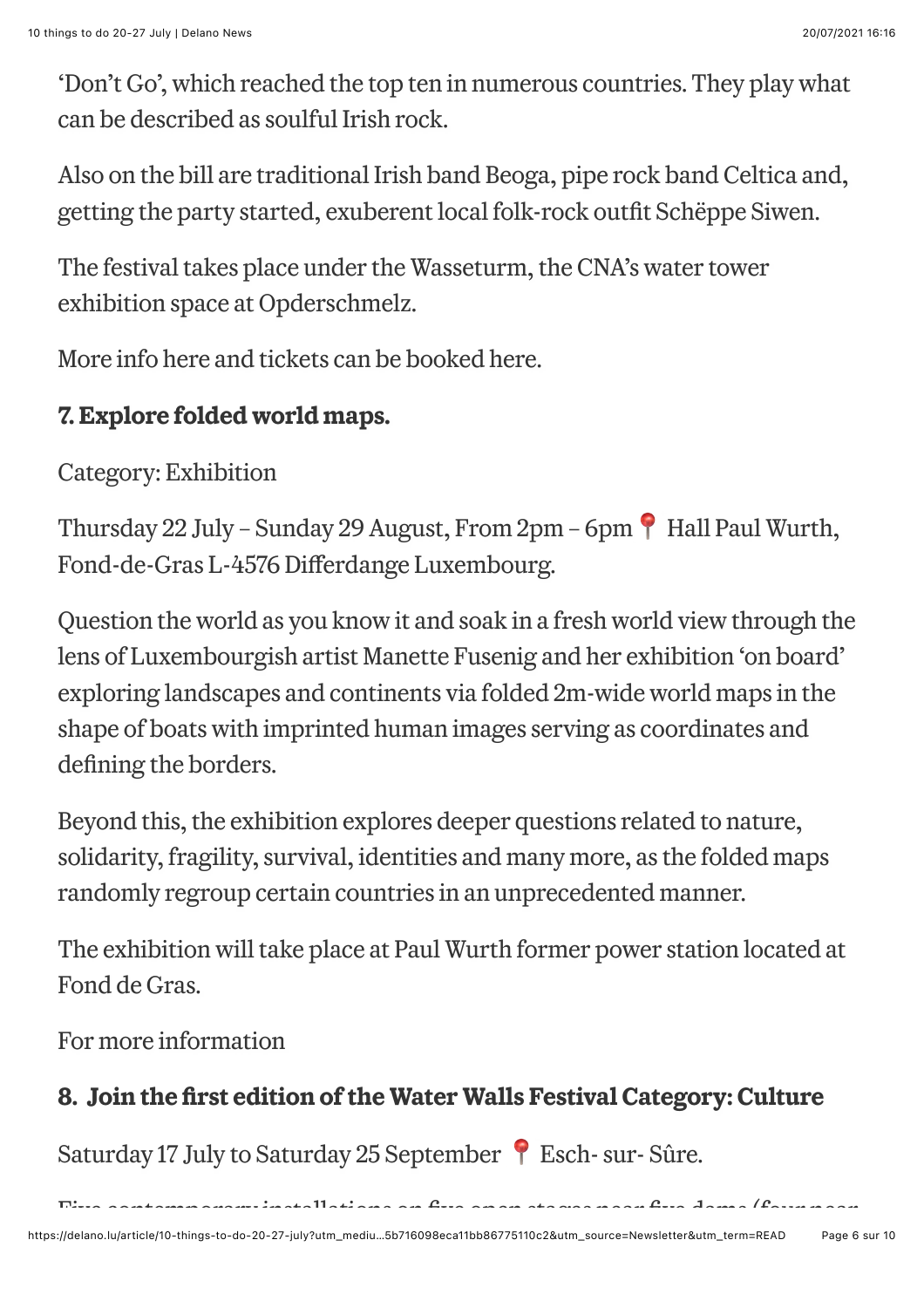Five contemporary installations on five open stages near five dams (four near the grand dam and one along the Sûre valley).

This will be the first cultural festival based on the principle of cradle to cradle (C2C), which depicts a regenerative, safe and sustainable model fit for a circular economy. In the context of the festival, the event highlights the relationship between artistic disciplines and their environment and also artistic expression and sustainability, and also aims to raise awareness on environmental issues through artistic, playful, participatory and educational approaches.

The theme of the event is tagged "Natural Borders" and will feature performances, unique projects, workshop and outdoor activities. Some of the festival highlights include:

1) Keep your Eye on the Planet, a temporary exhibition presenting 45 embroidered creations.

2) Nénuphars, a kinetic, sound and interactive installation floating on the Sûre.

3) Ensemencement (sowing), an installation focusing on migration and composed of flags strewn with seeds that will be sowed by the winds throughout the festival.

4) Art and circular economy, a guided tour of the installation works.

5) Rosenkranz and Güldenstern on Greta, a performance by Timo Wagner and Franz Liebig.

6) Sound Elevation, Dialogue with the Stars, a musical and synesthetic walk by Véronique Nosbaum and Cristina Alís Raurich provoking a dialogue with the forest and stars. Sold out.

7) Stau 2021 - Lagerkultur & Yo studio, a multidisciplinary festival around electronic music with music performances, film projection, yoga, brunch, etc.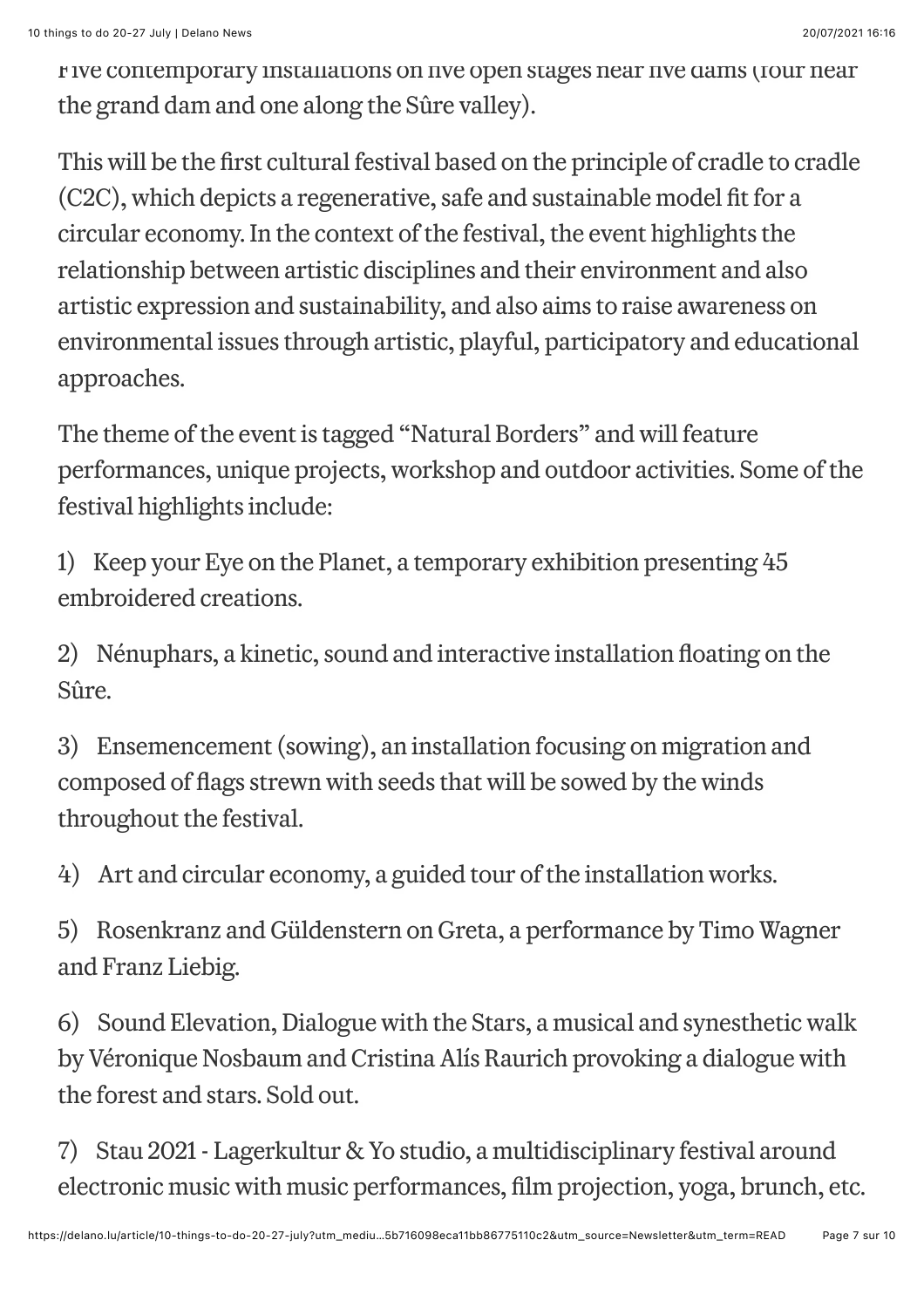8) Stau 2021 [with AliA, Cleveland, Ogazón, Voiski, +more] - Lagerkultur & Yo studio. Postponed to 24 July.

9) Aube sonore - dialogue with the climate, a musical performance by Julie Läderach invoking the benefits of climates. Sold out.

10) Citizen's agora on ecosystems - Justine Blau & Stéphane Ghislain Roussel + speakers, a festive agora centered on ways of understanding our relationship with the living world and ecosystems.

11) Offer some words to the shore, a reading of a set of stories and poems by Marco and Fábio Godinho.

12) Branches – United instruments of Lucilin, a concert by musician group where music and plants merge.

13) Fabric coloring and sewing workshop

Some of the events are free and but require registration. Early registration is advised to reserve a space for some of the programmes. Click [here](https://www.waterwalls.seibuehn.lu/programmation-events?lang=en) for a full list of the programmes and to register.

The festival is organised by the Séibühn Ënsber asbl association.

# **9. Go on a guided tour of the palace**

Category: Culture

Wednesday 14 July - Wednesday 01 September 10am - 5pm | 17, rue du Marché-aux-Herbes L-1728 Luxembourg.

You've probably passed by the grand ducal palace, but not everyone can boast of having entered this historical and strategically located building right in the heart of the old town. The site where the building is located has undergone several changes over the decades, and currently serves as the official residence of the grand duke of Luxembourg.